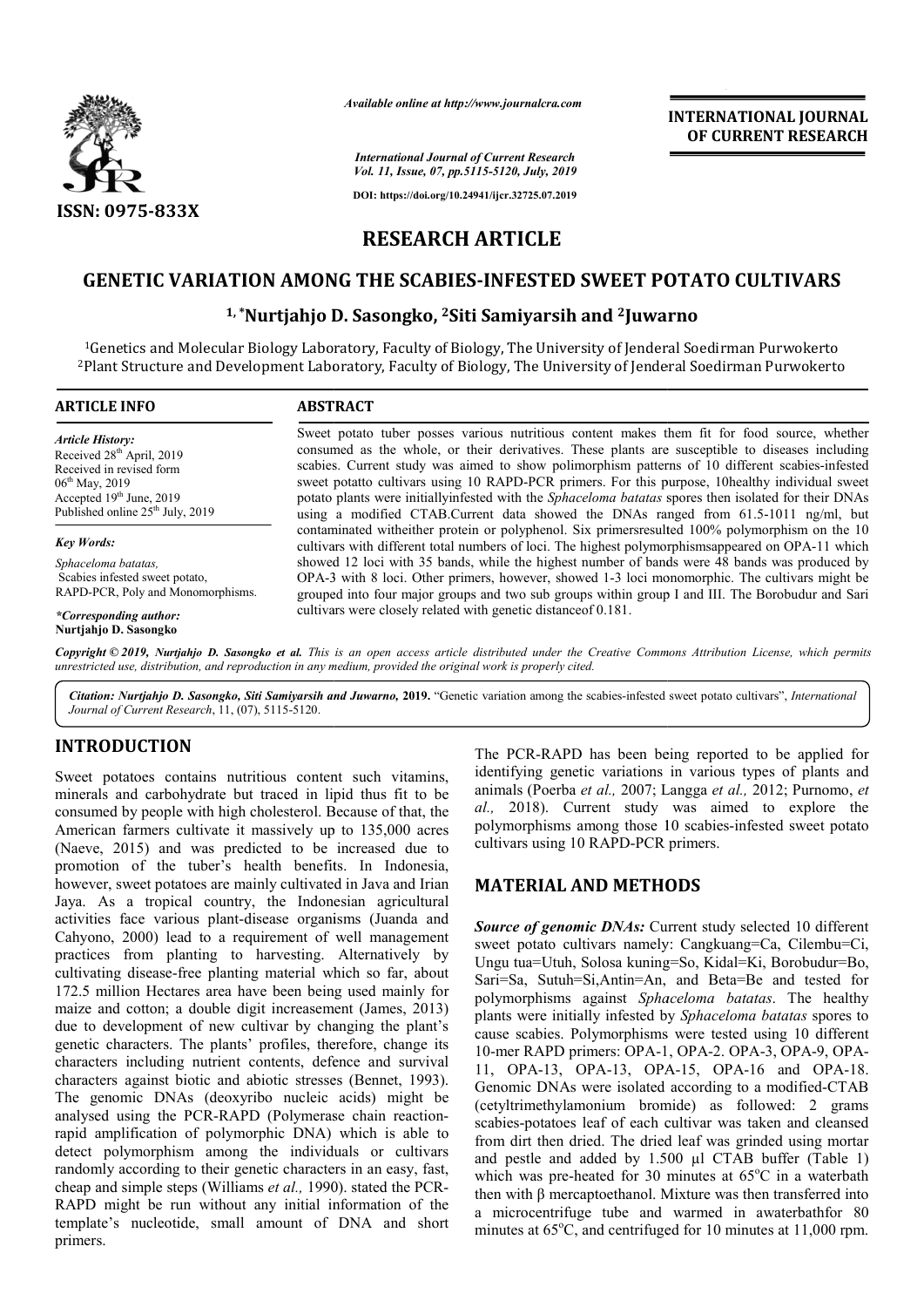Supernatant was transferred to new tube and added by 800 µl cold CIAA (chloroform Isoamyl alcohol 24:1) then vortexed for 5 minutes and re-centrifuged for 20 minutes at 11,000 rpm. The supernatant was taken to new tube and added with ammonium acetic as much as 1/10 of the supernatant volume, and cold absolute ethanol 2/3 of the supernatant volume, then incubated over night at -20°C. The next day, re-centrifuged for 20 minutes at  $11,000$  rpm at  $4^{\circ}$ C; supernatant was thrown out and kept the pellet and added with 750 µl of 70% ethanol, and centrifuged for 5 minutes at 11,000 rpm. Supernatant was thrown and the pellet was dried up by putting the micro centrifuge tube upside down to dry and added by 100 µl TE (tris-EDTA) 1x buffer and kept at -20 $^{\circ}$ C for further uses. The obtained genomic DNAs were measured for their concentration by spectrophotometer.

**Table 1. Components of buffer modified CTAB**

| Number | Comppounds                                          | Volume 1 x<br>Reaction (µl) |
|--------|-----------------------------------------------------|-----------------------------|
|        | CTAB 10%                                            | 300                         |
| 2      | Tris-HCl 1M pH 8                                    | 150                         |
| 3      | EDTA(ethylenediaminetetraacetic acid)<br>0.5 M pH 8 | 60                          |
| 4      | NaCl 5 M                                            | 420                         |
| 5      | SDS (Sodium dodecyl sulfate)                        | 270                         |
| 6      | β-mercaptoethanol                                   | 15                          |
|        | Sterile Aquadestillate                              | 285                         |

*PCR-RAPD Amplification:* PCR-RAPD was performed in 13  $\mu$ l total volume containing 1  $\mu$ L 50 ng/ml genomic DNA, 1  $\mu$ l primer, 6 µl PCR super mix, and 5 µl ddH2O. Amplification was set as 5 minute at 95°C pre-denaturation, run for 45 cycles consisting of 30secondsdenaturation at 94°C, annealing for 30 seconds at  $40^{\circ}$ C, extension for 1 minute at  $72^{\circ}$ Cand post extension for 7 minute at  $72^{\circ}$ C and soaking at  $4^{\circ}$ C. The obtained genomic DNAs were liquidified to theend concentration of 50ng/ml each prior to. Amplification of the DNA template strongly depends on the primer (s) since each of them has its own position to stick, leading to different polymorphisms (numbers and size of the base pair/bp)as wells the DNA fragment (s). Selected primers were stated on the following table(Table 2) as stated by Maftuchah, (2009) where OPA primers showed better polymorphisms than OPF ones.

**Table 2. List of primers used along the study**

| Primer   | Sequence $(5^2-3^2)$ | Product size (bp) |
|----------|----------------------|-------------------|
| $OPA-1$  | <b>CAGGCCCTTC</b>    | 250-1,300         |
| $OPA-2$  | TGCCGAGCTG           | 250-2,000         |
| $OPA-3$  | AGTCAGCCAC           | 250-1,300         |
| $OPA-4$  | AATCGGGCTG           | 300-1,450         |
| OPA-9    | GGGTAACGCC           | 250-1,500         |
| $OPA-11$ | CAATCGCCGT           | 250-1,500         |
| $OPA-13$ | CAGCACCCAC           | 250-2,300         |
| $OPA-15$ | <b>TTCCGAACCC</b>    | 250-1,200         |
| $OPA-16$ | AGCCAGCGAA           | 350-1,400         |
| $OPA-18$ | AGGTGACCGT           | 250-1.500         |

*RAPD-PCR finger printings:* Visualization of PCR-RAPD products were performed in 1% agarose gel and interpreted for their polymorphisms. The fragments were then analysed using a statistical program Mega 7.02 for their genetic variability and relationship.

### **RESULTS AND DISCUSSION**

*Total genomic DNA yield and quality:* The total genomic DNAs were measured for their quantity and checked for quality using a spectrophotometer applying two absorbance ratios of λ260/λ230and λ260/λ280, for detecting any contaminants (polysaccharides or protein) (Gupta and Preet, 2012). These contaminations might lead to no amplification, because they blockage activity of Taq polymerase. Table 3. Showed the total genomic DNAs of samples ranged from 61.5 to 1,011 ng/µl which were enough for RAPD-PCR (Anggereini, 2008) with absorbances of 0.33-1.17 (λ260/λ230) and 1.06 to 2.01 (λ260/λ280). These absorbances indicating the current genomic DNAs were contaminted by either protein or polyphenol (Sambrook *et. al.,* 1989) which were not surprisingly happened, as these two compounds might interfere in plant's cells walls, thus make them difficult to be split from the genomic DNA without specific precaution on the extraction steps.

**Table 3. DNA concentration of the scabies infested-sweet potato cultivars using spectrophotometer**

| <b>Varieties</b> | Concentration (ng/ml) | $\lambda$ 260/ $\lambda$ 230 | $\lambda$ 260/ $\lambda$ 280 |
|------------------|-----------------------|------------------------------|------------------------------|
| Cangkuang        | 61.5                  | 0.330                        | 1.139                        |
| Cilembu          | 287                   | 1.174                        | 2.014                        |
| Ungutua          | 1,011                 | 1.000                        | 1.062                        |
| Solosa kuning    | 208                   | 0.935                        | 1.921                        |
| Kidal            | 172                   | 0.520                        | 1.814                        |
| Borobudur        | 330                   | 0.801                        | 1.791                        |
| Sari             | 121                   | 0.339                        | 2.252                        |
| Sutuh            | 104                   | 1.000                        | 1.000                        |
| Antin            | 96.5                  | 0.680                        | 1.874                        |
| Beta             | 78.2                  | 0.476                        | 1.896                        |

Varadarajan and Prakash (1991) stated if the plant's secondary metabolites as latex, polysaccharides, and protein interfere with the extraction of high-quality DNA from sweet potatoes. Polysaccharides are more difficult to be split from DNA since it produces matrix. Isolating genomic DNA, therefore, need a proper step both physically and/or chemically. Some research reports for examples, reported involvement of liquid nitrogen to freeze the cells, adding some homogenised beads, keeping the material in a dark room for up to 2 days, pre heating mortar and pestle or using beads prior to and during grinding the leaf to a powder (Doyle and Doyle, 1987; Goldberg, 2008; Sharma, 2008). Current modified CTAB method did not produced pre genomic DNAs. Others, suggested chemical compounds such as the used of β mercaptoethanol, PVPP, natrium bisulphite, sucrose and ascorbic acid (Surzycki, 2000; Varma *et al.,* 2007; Syafaruddin *et al.,* 2011; and Nugroho *et al.,* 2017). β mercaptoethanol was used to reduce the amount of disulfide bonds during denaturation of protein stick on the cell's wall. Current data involved 5M NaCl, but not fully able to separate the contaminants , indicating the protein content in the scabies infested sweet potato has already fully oxidized and irreversible bind to the nucleic acid (Varadarajan and Prakash, 1991). Furthermore, Fitriya *et al.,* (2015) reported the genomic DNAs of three bacterial cells were contaminated by protein (λ260/λ230= 2.01-2.28). Syafaruddin *et al.* (2011), added 1.5% PVPP resulted in 1.80-1.91 purity λ260/λ280 of their cashew nut DNAs,. Even though β mercaptoethanol applies to overcoming protein binding, but. However, it did not perform well here which might was due to low concentration was added, since the Bio-Rad Laboratories suggested 50 µl to make 1.000 µl solution buffer.

*Amplificatin of PCR-RAPD markers:* The better quality of DNA templatethe better PCR products would be. Current study used the genomic DNAs and amplified using ten different 10 mer primers which agreed to Poerba *et al.* (2007), supposed to have 10 bp length but without any palindrom sequence. Current study used 13 µl solution consisting of 1 µL DNA, 1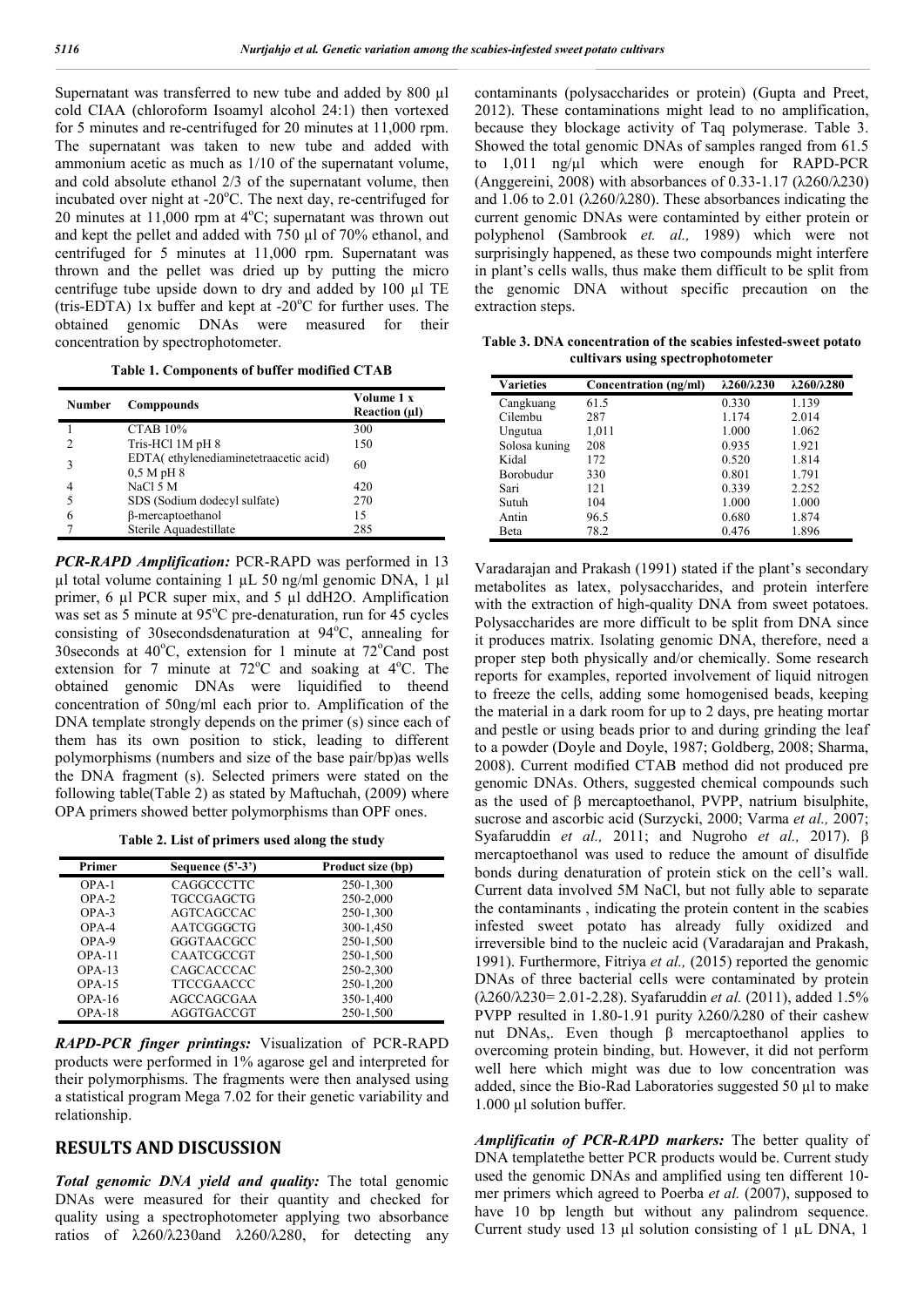µl primer, 6 µl super mix, and 5 µl ddH2O. Amplification was run for 45 cycles in a Thermo cycler machine (PeqLab, Primus 25 type) and set as follows: 5'95°C pre-denaturation; 30'94°C denaturation, 30'40°C annealing, 1'72°C extension and 7'72°C post extension prior to soaking at 4°C. Table 4. Showed polymorphisms among those genomic DNAs of 10 scabies infested sweet potato using 10-mer RAPD primers with total bands reduced were 359 bands. This table indicating complementary sequences between DNA templates and primers except for OPA-2 and OPA-4 which did not show any band in any locus of the Antin and Cilembu cultivars. Current study was focused on polymorphisms pattern among those cultivars by involving ten different 10-mer RAPD markers. Tingey *et al.* (1994) stated the numbers and intensity of the DNA fragments will strongly depends on how complement the DNA sequence of the primer to the sequence of DNA template. The data of those 10 cultivars 6 cultivars showed polymorphism varied between 75 to 100%which located in various length between 250bp and 2,700bp, though they were having different numbers and intensity, Weeden *et al.* (1992) stated some compounds like polysaccharides and/or phenol even in low concentration might caused thin amplification of the fragment. A particular fragment might also be amplified several times but another in few times only because there is such a competition between the sequence of the primer to the template.

**Table 4. Polymorphisms of the 10 scabies infested sweet potato cultivars**

| <b>Primers</b>    | Number of loci | Polymorphic | Monomoprhic | <b>Total bands</b> |
|-------------------|----------------|-------------|-------------|--------------------|
| OPA-1             |                |             |             | 42                 |
| $OPA-2$           |                |             |             | 44                 |
| $OPA-3$           |                |             |             | 48                 |
| OPA-4             |                |             |             | 25                 |
| OPA-9             |                |             |             | 34                 |
| OPA <sub>11</sub> | 12             | 12          |             | 35                 |
| $OPA-13$          |                |             |             | 43                 |
| $OPA-15$          |                |             |             | 20                 |
| $OPA-16$          |                |             |             | 38                 |
| $OPA-18$          |                |             |             | 30                 |
| Jumlah            | 76             |             |             |                    |

Following to the amplification, current study showed positive results by means all DNA templates were amplified, indicating gene (s) alteration between the cultivars were tested. Here, 60% of the PCR primers produced polymorphisms, 197 bands which spreaded in 46 loci at various distance from 250bp to 1,700 bp. and 40% monomorphic pattern. Nayak *et al.* (2003); Subositi and Widiyastuti (2013) stated that polymorphisms meant as genome complexity lead to genetic variability among the samples. However, 3 of those 10 primers were selectednot able to produce single fragment on Antin, Beta, and Cilembu cultivars; which might be caused by unsuitable PCR program or uncomplementary of DNA sequence between template and primers. Within the polymorphic group, some cultivars had thicker bands than others (Ut, So, Bo, An, and Be cultivars) which might due to the nitrogen base of the primer could not stick on the correct sequence of the DNA template or low quality DNA template.

*Polymorhic groups:* The OPA-2 primer produced 38 clear bands which produced 100% polymorphic patterns spreaded in 12loci with various length from 250bp to 1,770bp. At 500 bp, the OPA-2 primer produce some thicker fragments than the longer one, but produced blank columnon Antin cultivar because of poor quality of genomic DNA (λ260/λ2801.87) which blockage the primer to stick on any locus (Sunandar and

Imron, 2010). All alleles appeared in loci ranged from 250 to 2,000bp, indicating strong genetic variation of the samples thus no more similar performance for particular phenotypic character. If this primer was able to produce band (s), it will show monomorphic pattern (s). The blank column, however, did not parallel to DNA sequence unavailability, but more related with some human errors (PCR setting condition, or pip petting). Since others however, produced 1 to 6 alleles, as also noted by Winarsih *et al.* (2017) OPA-2 primer did not produce any fragment of cytochrome B coding gene of swine inside the instant noodles. OPA-4 primer in producing 24 visible bands spreaded in 5 lociat 250bp to 1,200bp in a polymorphic pattern. But it also showed zero band on Cilembu which probably more related with some human errors. At 650bp locus, other primers were able to produce at least 1 allele.

OPA-9 primer produced polymorphism with 32 clear bands which were spreaded in 6 loci with various length from 250bp to 850 bp, indicating high genetic variation of the samples. Some DNA fragments, however, were thicker than others. Short size and good quality and quantity of DNA template allowed the sequence of OPA-11 primer produced 41 fragments clear which spreaded on 250bp to 1,500 bp, indicating the well run of PCR during the annealing phase within the cycles. Two samples (Cilembu and Borobudur), however, produced single fragment each at almost similar length (250bp) indicating at a particular locus for amplification there was different nucleotide sequences between the template and the primer. OPA-13 primer produced 45 polymorphic pattern which spreaded in 9 loci from 375bp to 2,700 bp, indicating high genetic variation among the 10 scabies infested sweet potato cultivars. The fragments, however, were not visible clearly and even showed as thick fragments at 350 and 800 bp, indicating at that locus few genes located. The Sutuh cultivar which produced only single thin fragment showed if the nucleotide did not fit to the primer's. OPA-18 primer produced 100% polyorphisms with 25 bands in 5 loci spreaded in 250bp to 1,550bp. A single clear allele pattern were shown in the Utuh and Borobudur cultivars at very closed distance, indicating if these cultivars performed similarly to that particular gene.

*Monomoprhic groups:* Monomorphic pattern, by means there is no allele variation appeared shown by Figure B7-10, where 182 bands in quite clear bands which spreaded in 30 loci at from 250 to 1,300bp. The data also showed average number of band 45.5 with 66.66%, 85%, 87%, and 91.66% monomorphisms for OPA-1, OPA-15, OPA-3, and OPA-16 consecutively. However, the OPA-3 produced also in consistent bands of thin band on Beta cultivar indicating low DNA concentration; and thick alleles on others when, two or more genes were present at the same locus coincidentally. OPA-1 primer produced 52 fragments which spreaded at 250 to 1,500bp. This was the second highest numbers but they were having inconsistent size. The primer also produced 1 monomorphic pattern at about 400 bps. OPA-3 primer produced 50 fragments in 9 loci spreaded from 350bp to 1,700bp. Interestingly, the primer produced three groups of fragments at 250 bp, 45-750bp, and >750bp. The most crowded performance seen on 500 to 750 bp where 9 cultivars produced thick fragments indicating two or more genes were located closely, but produced light and thin fragment on Beta cultivar at 500bp only. Indicating the sequence of template's nucleotide was incomplement to the primer.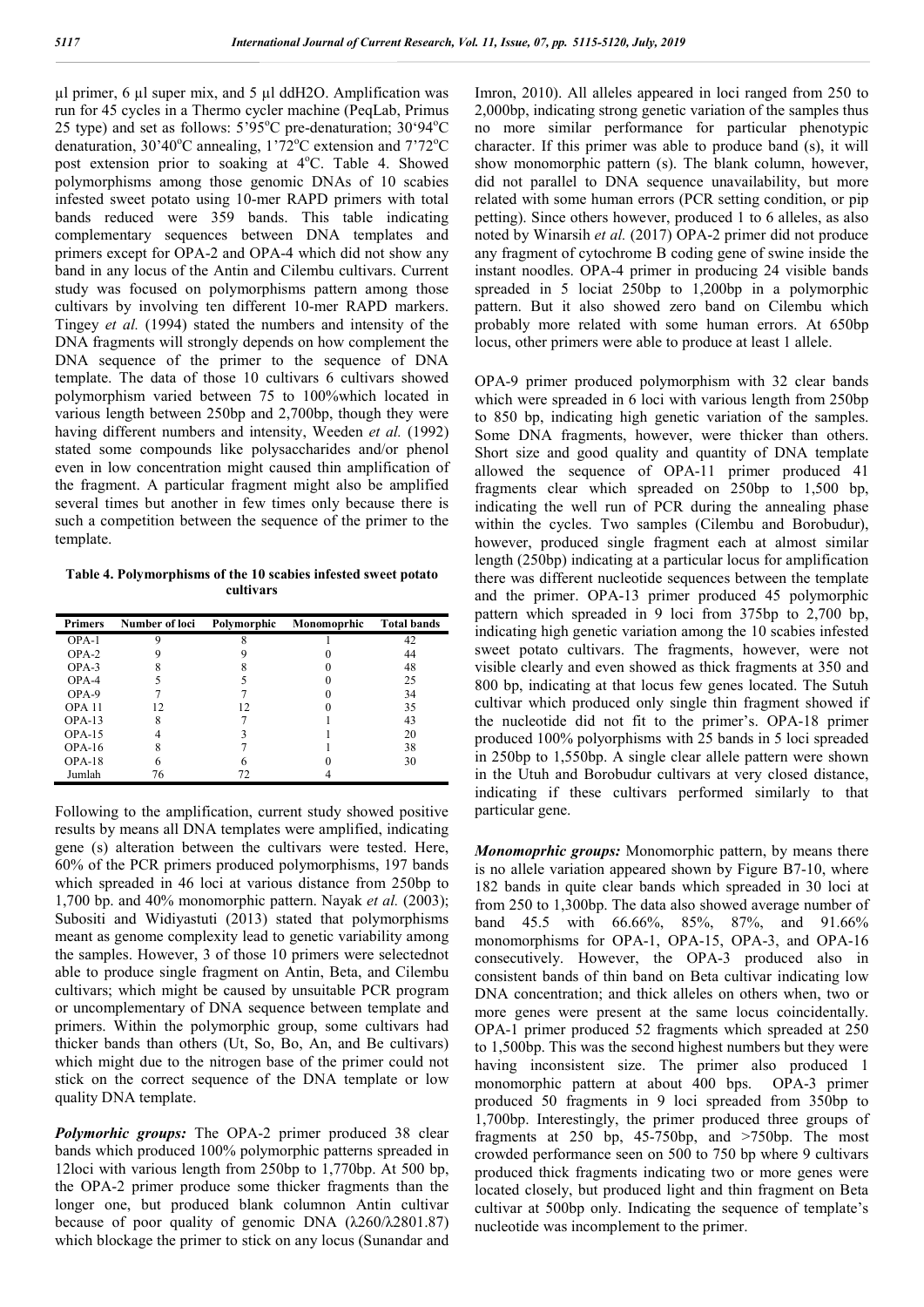

**Figure 1. Polymorphisms group of of PCR-RAPD markers using OPA-2, OPA-3, OPA-4, OPA-9, OPA-11,and OPA-18 of the 10 scabies-infested sweet potat**



**OPA-18**

**Figure 2. Monomorphisms goupsof of PCR-RAPD markers with one monomorphic pattern at OPA-1; OPA-13, OPA-15; and OPA-16 the scabies-infested sweet potato cultivars**

But some thick fragments still appeared on 4 cultivars (Kidang, Borobudur, Solosa kuning, and Beta) which indicating the similar location of two or more genes coincidentally. When the polymorphisms occured, meant the plants had either deletion or insertion on their nucleotides. The primer's sequence, therefore, did not able to stick on the 3' of the DNA sequence of some cultivars and produced blank columns (William *et al.,* 1992; and Semagn *et al.,* 2006); and so caused polymorphisms on the DNAs sequence. Moreover, William et. al. (1992) stated the characterisitc of RAPD was able to detect allel per locus, thus the mutant alleles might not be able to be detected. Genes flow among the mitants might also be detected between populations (Morjan and Riesenberg, 2004); and so increasing genetic variation in the population (Frankham *et al.,*  2002). The longest allele was shown by OPA-13 primer where 70% of the genomic DNAs sample had alleles of 2,300bp

while the shortest allele was 250 bp (Figure 1). However, the OPA-16 primer showed also interesting figure since the shortest allele was only 350bp while others was 250 bp. Current data were then agreed to the previous information that the RAPD genome located between 0.1. and 3 kb.

*Scoring the RAPD polymorphisms:* Scoring the polymorphism was started by assuming the band produced by the primers as putative locus. The DNA bands are in polymorphic patterns when the appearance in the particular locus all samples' template are  $\leq$  95% and vice versa when they appear on >95% are called as monomorphic. Harkingto (2007), stated the polymorphisms appeared when the amplification show to have different pattern of DNA bands among individuals tested, but when the bands appear of all samples present on the particular locus indicating the monomorphisme existed.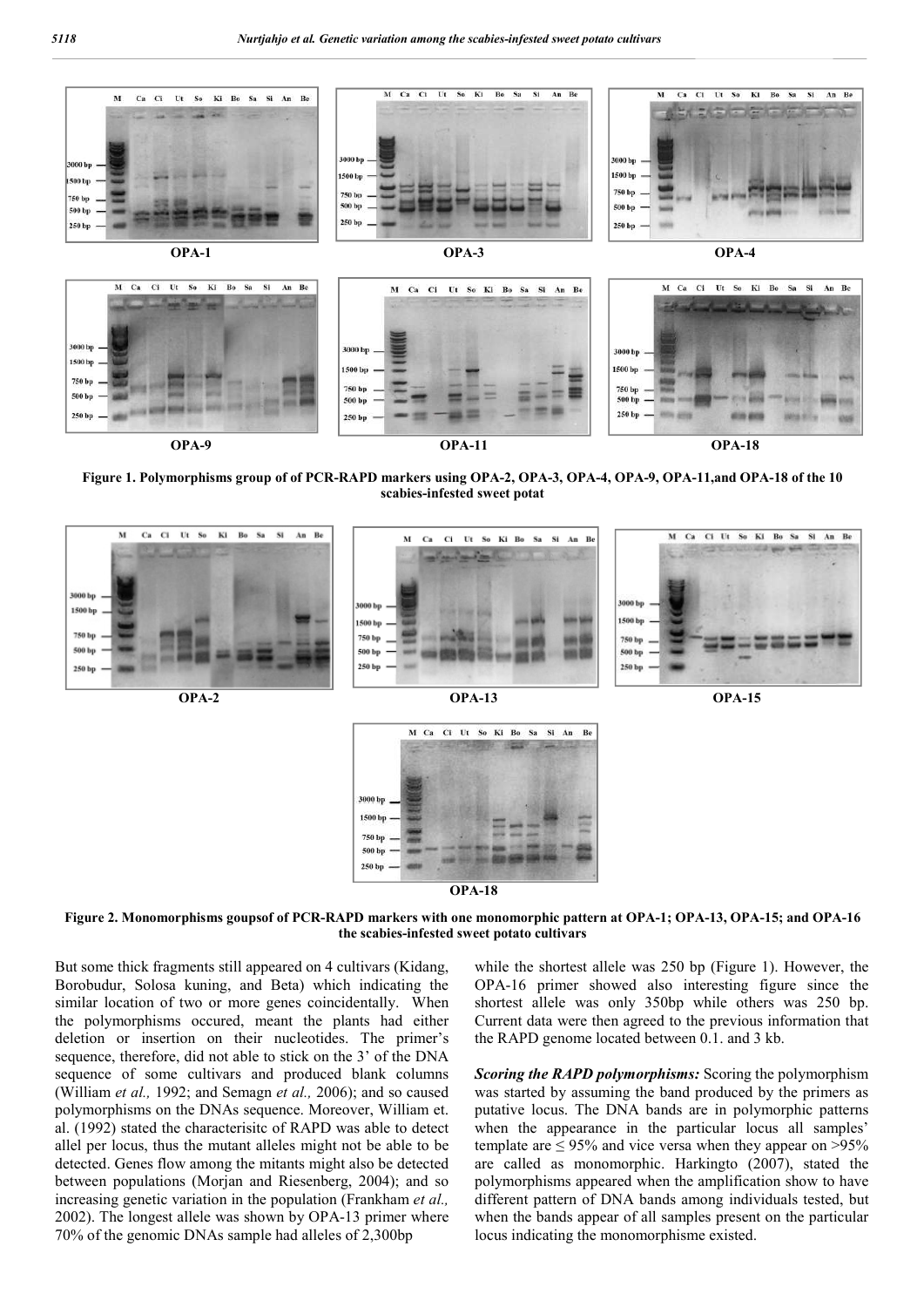| Table 5. Genetic distance within the ten scabies infested sweet potato cultivars |  |  |                                                                  |  |  |
|----------------------------------------------------------------------------------|--|--|------------------------------------------------------------------|--|--|
|                                                                                  |  |  | Cangkuang Cilembu Ungut Solosak Kidal Borobudur Sari Sutuh Antin |  |  |

| <b>Cultivars</b> | Cangkuang | Cilembu | Ungu t | Solosa k | Kidal | <b>Borobudur</b> | Sari  | Sutuh | Antin | <b>Beta</b> |
|------------------|-----------|---------|--------|----------|-------|------------------|-------|-------|-------|-------------|
| Cangkuang        | ****      |         |        |          |       |                  |       |       |       |             |
| Cilembu          | 0.597     | ******  |        |          |       |                  |       |       |       |             |
| Ungu tua         | 0.506     | 0.226   | *****  |          |       |                  |       |       |       |             |
| Solosa Kuning    | 0.550     | 0.506   | 0.429  | ******   |       |                  |       |       |       |             |
| Kidal            | 1.197     | 0.997   | 0.776  | 0.506    | ***** |                  |       |       |       |             |
| Borobudur        | 0.394     | 0.597   | 0.709  | 0.945    | 0.853 | *****            |       |       |       |             |
| Sari             | 0.394     | 0.853   | 0.597  | 0.945    | 0.853 | 0.181            | ***   |       |       |             |
| Sutuh            | 0.550     | 0.853   | 0.709  | 0.997    | 1.197 | 0.550            | 0.332 | ****  |       |             |
| Antin            | 0.776     | 0.932   | 0.709  | 0.997    | 1.197 | 0.550            | 0.650 | 0.466 | ***** |             |
| Beta             | 1.386     | 0.932   | 1.064  | 0.945    | 0.303 | 0.945            | 0.997 | 0.945 | 0.997 | ****        |

6 primers (OPA-2, OPA-3, OPA-4, OPA-9, OPA-11, and OPA-8) produced 97.4% polymorphic patterns (Table 4) and so called performed high polymorphisms. As stated by Poerba and Martanti (2008) highly polymorphics of the primers tested were ≥50%. Monomorphisms however, were detected from the rest 4 primers with 143 DNA bands spreaded in 4 loci (Table 4). Performance of OPA-2, OPA-3, and OPA-4 primers, however, showed no amplification on Antin, Beta and Cilembu cultivars were similar to Karsinah *et al.* (2002), who reported 5 primers tested for polymorphisms of the 30 citrus accessions did not amplified at all. But not to OPA-13 primer which was slightly different Karsinah *et al.* (2002). Currently, it showed 87.5% polymorphisms and monomorphic 12.5%, whereas, Karsinah *et al.* (2002) showed 100% polymorphisms. However, in compared with other related studies, this study showed a higher polymorphism ratethan Herawati *et al.* (2018) on local Banyumas thorny plants (*Sallacca sp.*) which was only 80.6% *Kinship relationship within the 10 scabies infested sweet potato cultivars.* The genetic information was analysed according to their p distance done by Mega 7.02 stattistical program (Figure 3). The data were taken to trace for their kinship (Table 5), which ranged from 0.181 to 1.380, where Borobudur and Sari cultivars were closely related in their genetic kinship; but Cangkukang and Beta were opositedly. Nei and Li (1979) stated genetic distance paradox to genetic similarity.



**Figure 3. Phenogram often scabies infested sweet potato cultivars analysized by MEGA 7.02**

The figure reflected molecular characteristics of those ten scabies infested sweet potato cultivars, which might be grouped4 large groups. However, if a hypothetical vertical line is made on 40% coefficient it would show Ia sub-group which consist of Borobudur and Sari cultivars, while sub-group Ib was Cangkuang; group II were Sutuh and Antin cultivars; and group IIIa was Solosa kuning and IIIb were Cilembu and Ungu tua cultivars; the last group IV consisted of Kidal and beta cultivars. The sub group Ia and IIIb were located at short distance of <15% coefficient. This grouping, however, did not always show a strong genetic relationship among the samples

as also moted by Herawati *et al.* (2018), who concluded if the Duku fruit cultivars tent to be more affected by geographic dispersal than RAPD markers. The figure showed also those ten scabies infested sweet potato cultivars were grouped randomly. However, the dendrogram showed the Borobudur and Sari cultivars were closely related (9% coefficient) followed by Cilembu and Ungu tua cultivars (11.3%). Indicating expression of the same locus of particular gene (s).

#### **Conclusion**

Of those 10 RAPD primers used to amplify genomic DNA of 10 scabies infested sweet potato cultivars 6 primers showed polymorphic patterns and the rest 4 produced monomorphic ones.

#### **REFERENCES**

- Anggereini, E. 2008. Random Amplified Polymorphic DNA (RAPD), suatu metode analisis DNA dalam menjelaskan berbagai fenomena biologi. *Biospecies.,* 1(2): 73-76.
- Bardacki, F. 2001. Random amplified polymorphic DNA (RAPD) markers. *Turkey Journal Biology,* 25: 185-196.
- Bennet, J. 1993. Genes for Crops Improvement. *Genetic Engineering,* 16: 93-116.
- Clark, W. and K. Christopher, 2001. An introduction to DNA: spectrophometry, degradation and "Frankengel experiment. In: Karcher, S.J *ed* Proceeding of the association for biology laboratory education (ABLE). Alberta, Canada, 2001.
- Fitriya RT., M Ibrahim dan L Lisidana, 2015. Keefektifan Metode Isolasi DNA Kit dan CTAB/NaCl yang dimodifikasi pada *Staphilococcus aureus* dan *Shigella dysentriae*. Lentera Bio 4: 87-92.
- Frankham, R.,J.D. Ballou, and D.A. Briscoe, 2002. Introduction to conservation genetics. Cambridge University Press. UK
- Gupta, S.M. and S. Preet, 2012. Protocol of ti, ization for genomic DNA extraction and RAPD-PCR in mosquito larva (Diptera:Culicidae). *Annals of Biological Research,* 3(3): 553-1561.
- Herawati, W., A. Amurwanto, Z. Nafi'ah, A.M. Ningrum, and S. Samiyarsih, 2018. Variation analysis of Banyumas Local Salak cultivaras (*Salacca zalacca*) bsed on leaf anatomy and genetic diversity. *Biodivdersitas,* 19(1):119-125
- Irmawati, 2003. Perubaha genetik ikan erapu tikus generasi pertama pada stock hatchery. Thesis. IPB. Bogor.
- James, C. 2013. Global Satatus of Commercialized Biotech/GM crops: 2013. ISAAA brief No. 46. ISAAA. Ithaca. NY.
- Juanda, D, and B. Cahyono, 2000. Ubi Jalar: Budi Daya dan Analisis Usaha Tani. Kanisius. Yogyakarta.
- Karsinah, Sudarsono, L. Setyobudi, H. Aswidinnoor, 2002. Keragaman genetik plasma nutfah jeruk berdasarkan